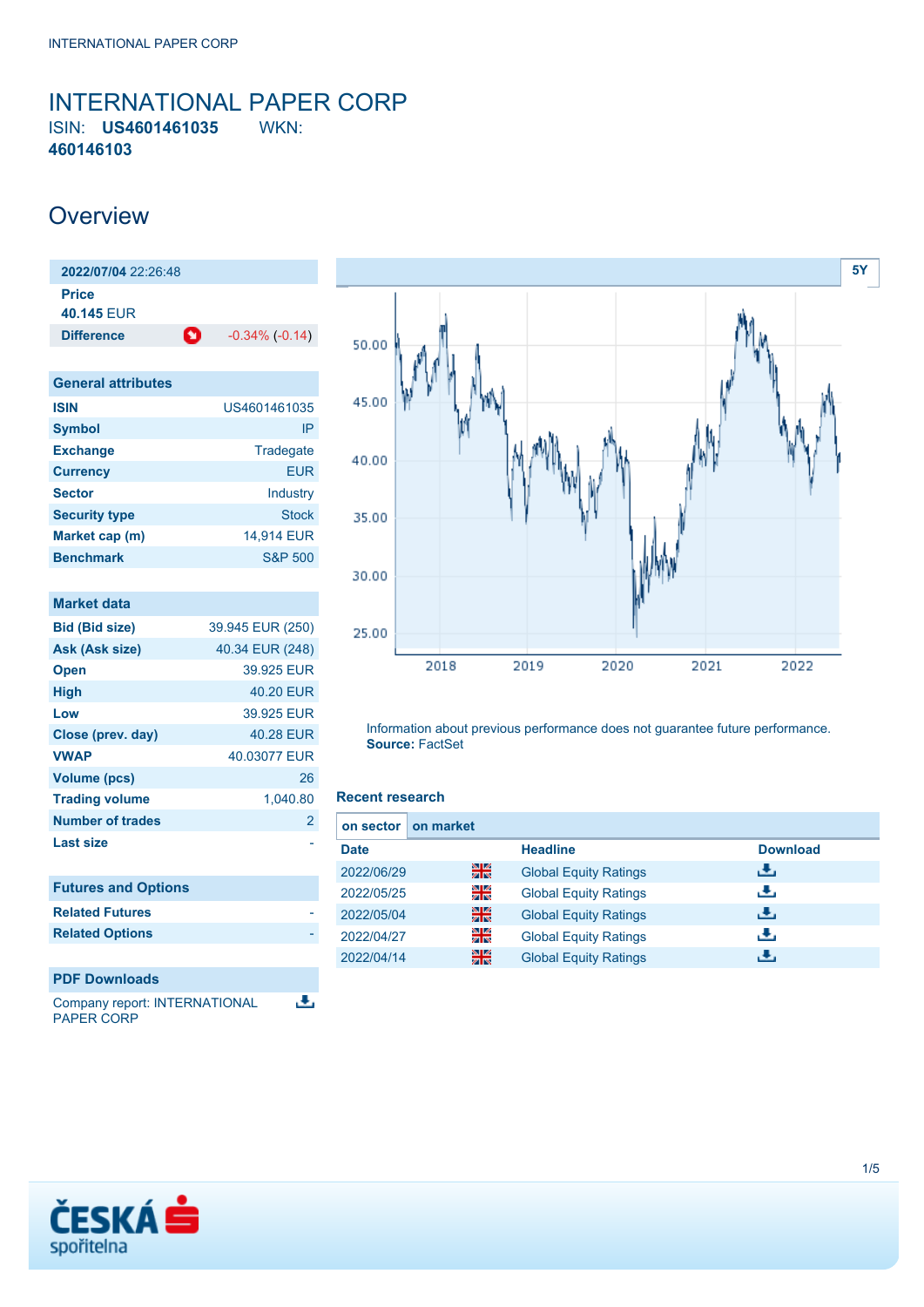# Details

**2022/07/04** 22:26:48

**Price 40.145** EUR

**Difference C** -0.34% (-0.14)

| <b>General attributes</b> |                    |
|---------------------------|--------------------|
| <b>ISIN</b>               | US4601461035       |
| <b>Symbol</b>             | IP                 |
| <b>Exchange</b>           | Tradegate          |
| <b>Currency</b>           | <b>EUR</b>         |
| <b>Sector</b>             | Industry           |
| <b>Security type</b>      | Stock              |
| Market cap (m)            | 14,914 EUR         |
| <b>Benchmark</b>          | <b>S&amp;P 500</b> |

| <b>Market data</b> |  |  |
|--------------------|--|--|
|                    |  |  |
|                    |  |  |

| <b>Bid (Bid size)</b> | 39.945 EUR (250) |
|-----------------------|------------------|
| Ask (Ask size)        | 40.34 EUR (248)  |
| <b>Open</b>           | 39.925 FUR       |
| <b>High</b>           | 40.20 EUR        |
| Low                   | 39.925 EUR       |
| Close (prev. day)     | 40.28 EUR        |
| <b>VWAP</b>           | 40.03077 EUR     |
| <b>Volume (pcs)</b>   | 26               |
| <b>Trading volume</b> | 1,040.80         |
| Number of trades      | $\mathbf{2}$     |
| <b>Last size</b>      |                  |

| <b>Performance and Risk</b> |          |            |           |  |
|-----------------------------|----------|------------|-----------|--|
|                             | 6m       | 1Y         | <b>3Y</b> |  |
| <b>Perf (%)</b>             | $-6.40%$ | $-22.21\%$ | $+2.84%$  |  |
| Perf (abs.)                 | $-2.75$  | $-11.48$   | $+1.11$   |  |
| <b>Beta</b>                 | 0.62     | 0.58       | 1.00      |  |
| <b>Volatility</b>           | 24.14    | 23.75      | 36.42     |  |



Information about previous performance does not guarantee future performance. **Source:** FactSet

| <b>Price data</b>                                         |                         |
|-----------------------------------------------------------|-------------------------|
| $\emptyset$ price 5 days $\emptyset$ volume 5 days (pcs.) | 40.252 EUR (124)        |
| Ø price 30 days   Ø volume 30 days (pcs.)                 | 42.334 EUR (147)        |
| Ø price 100 days   Ø volume 100 days (pcs.)               | 42.270 EUR (286)        |
| Ø price 250 days   Ø volume 250 days (pcs.)               | 44.162 EUR (294)        |
| <b>YTD High   date</b>                                    | 47.500 EUR (2022/04/28) |
| <b>YTD Low   date</b>                                     | 36.970 EUR (2022/03/01) |
| 52 Weeks High   date                                      | 52.660 EUR (2021/07/12) |
| 52 Weeks Low   date                                       | 36.970 EUR (2022/03/01) |

|  | All listings for INTERNATIONAL PAPER CORP |  |
|--|-------------------------------------------|--|
|--|-------------------------------------------|--|

| Exchange $\Box$  | <b>Date</b>    | <b>Time Price</b> |                                | <b>Trading volume</b><br>(mio.) | <b>Number of</b><br>trades |
|------------------|----------------|-------------------|--------------------------------|---------------------------------|----------------------------|
| Xetra            | 2022/07/<br>04 |                   | 17:35 40.115 EUR 0.00          |                                 | $\overline{2}$             |
| Tradegate        | 04             |                   | 2022/07/ 22:26 40.145 EUR 0.00 |                                 | 2                          |
| <b>Stuttgart</b> | 2022/07/<br>04 |                   | 15:19 39.97 EUR                | 0.00                            | 5                          |
| <b>NYSE</b>      | 2022/07/<br>01 |                   | 22:03 41.98 USD                | 167.55                          | 31,007                     |
| <b>Munich</b>    | 2022/07/       |                   | 08:00 39.84 EUR                | 0.00                            | 1                          |

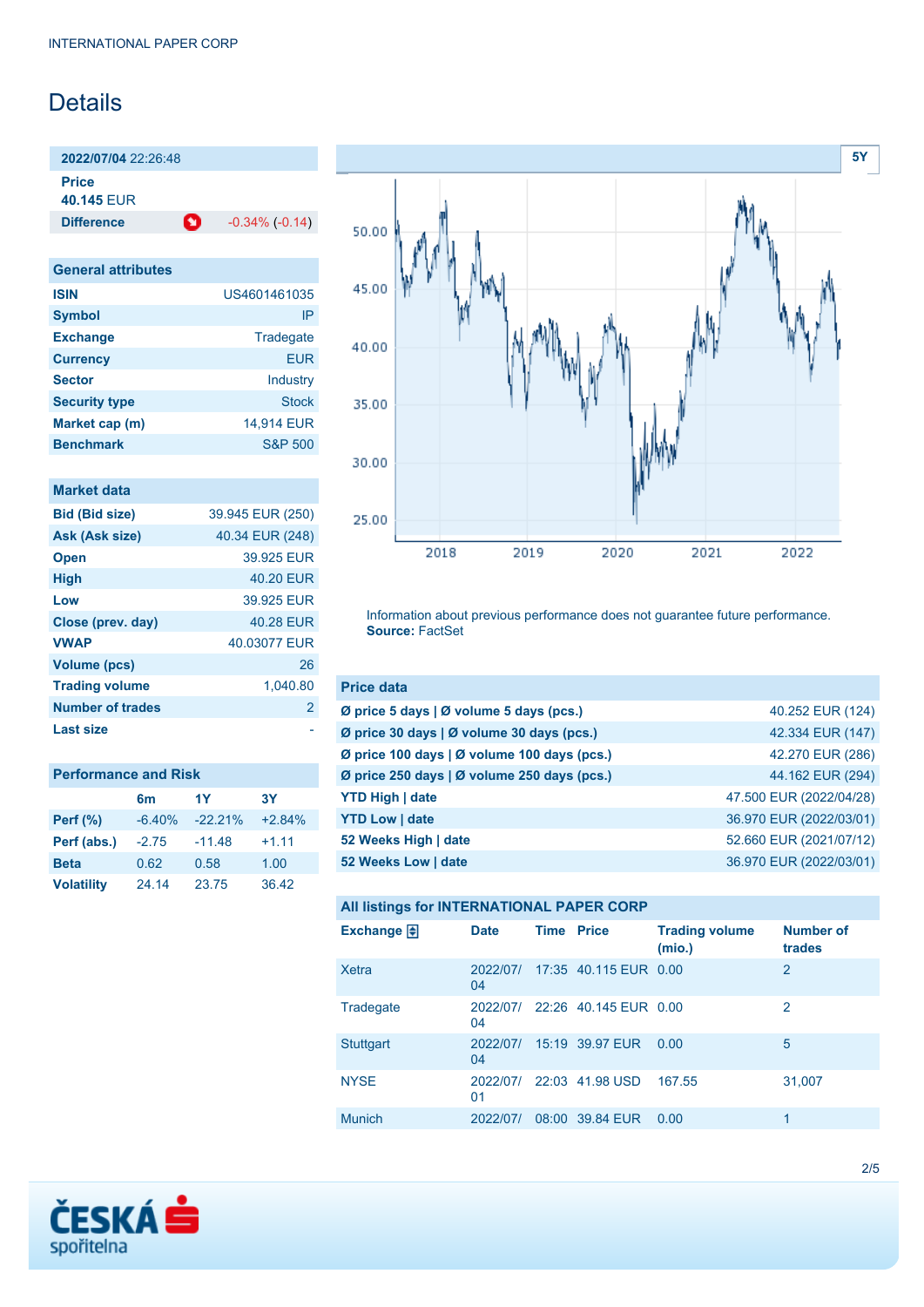|                                 | 04             |                       |      |    |
|---------------------------------|----------------|-----------------------|------|----|
| <b>London Stock</b><br>Exchange | 2022/04/<br>08 | 14:04 45.38 USD       | 1.65 | 2  |
| Hanover                         | 2022/07/<br>04 | 08:00 39.90 EUR       | 0.00 | 1  |
| Hamburg                         | 2022/07/<br>04 | 08:00 39.90 EUR       | 0.00 |    |
| Frankfurt                       | 2022/07/<br>04 | 08:43 39.955 EUR 0.00 |      |    |
| <b>Duesseldorf</b>              | 2022/07/<br>04 | 19:30 39.97 FUR       | 0.00 | 11 |
| <b>Berlin</b>                   | 2022/07/<br>04 | 08:08 39.865 EUR 0.00 |      | 1  |

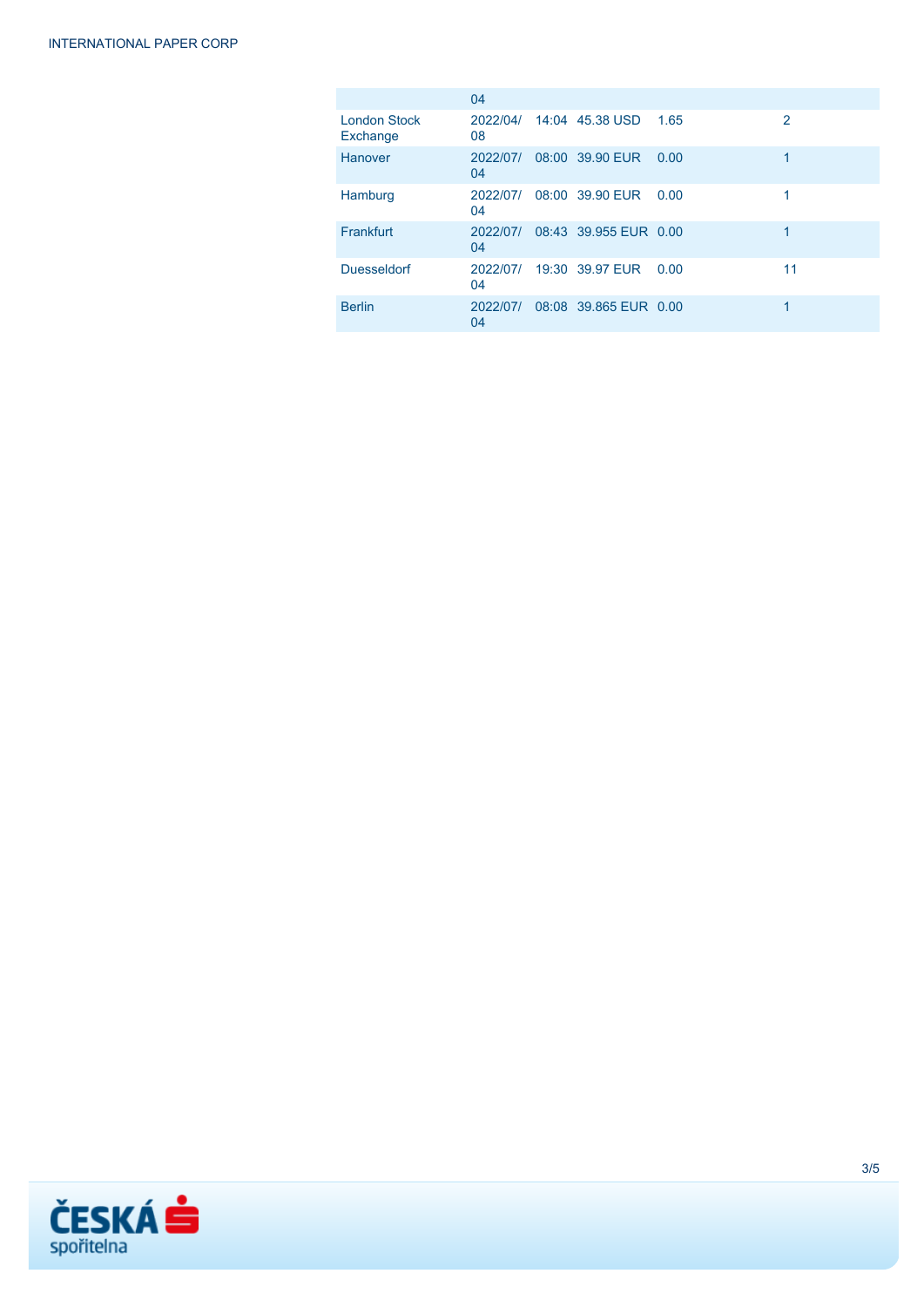## Company profile

#### **Company Logo**



#### **Contact Details**

INTERNATIONAL PAPER CO.

- -

6400 Poplar Avenue - 38197-0100 Memphis Telefon: 1-901-419-9000

J.

Fax: -

[E-mail: -](mailto:-)

#### **PDF Downloads**

Company report: INTERNATIONAL PAPER CORP

#### **Company Profile**

International Paper Co. engages in the manufacture of paper and packaging products. It operates through the following segments: Industrial Packaging, Global Cellulose Fibers, and Printing Papers. The Industrial Packaging segment is involved in manufacturing containerboards, which include linerboard, medium, whitetop, recycled linerboard, recycled medium, and saturating kraft. The Global Cellulose Fibers segment offers cellulose fibers products such as fluff, market, and specialty pulps. The Printing Papers segment includes the manufacture of printing and writing papers. The company was founded by Hugh J. Chisholm in 1898 and is headquartered in Memphis, TN.

| <b>Members of Management Board</b> |                                             |
|------------------------------------|---------------------------------------------|
| <b>Kathryn Sullivan</b>            | Member of Board of<br><b>Directors</b>      |
| <b>Ahmet Cemal</b><br>Dördüncü     | Member of Board of<br><b>Directors</b>      |
| <b>Anders</b><br>Gustafsson        | Member of Board of<br><b>Directors</b>      |
| <b>Anton Vincent</b>               | Member of Board of<br><b>Directors</b>      |
| Christopher<br>Connor              | Member of Board of<br><b>Directors</b>      |
| <b>Clinton Lewis</b>               | Member of Board of<br><b>Directors</b>      |
| Donald<br><b>Macpherson</b>        | Member of Board of<br><b>Directors</b>      |
| <b>Ilene Gordon</b>                | Member of Board of<br><b>Directors</b>      |
| Jacqueline<br>Hinman               | Member of Board of<br><b>Directors</b>      |
| <b>Raymond Young</b>               | Member of Board of<br><b>Directors</b>      |
| <b>Mark Sutton</b>                 | <b>Chairman of Managing</b><br><b>Board</b> |
| <b>Chris Keuleman</b>              | <b>Member of Executive</b><br>Committee     |
| <b>Clayton Ellis</b>               | <b>Member of Executive</b><br>Committee     |
| <b>Errol Harris</b>                | <b>Member of Executive</b><br>Committee     |
| <b>Gregory Wanta</b>               | <b>Member of Executive</b><br>Committee     |
| <b>Holly Goughnour</b>             | <b>Member of Executive</b><br>Committee     |
| <b>James Royalty</b>               | <b>Member of Executive</b><br>Committee     |
| <b>Joseph Saab</b>                 | <b>Member of Executive</b><br>Committee     |
| <b>Mark Nellessen</b>              | <b>Member of Executive</b><br>Committee     |
| <b>Robert Wenker</b>               | <b>Member of Executive</b><br>Committee     |
| <b>Thomas Plath</b>                | <b>Member of Executive</b>                  |